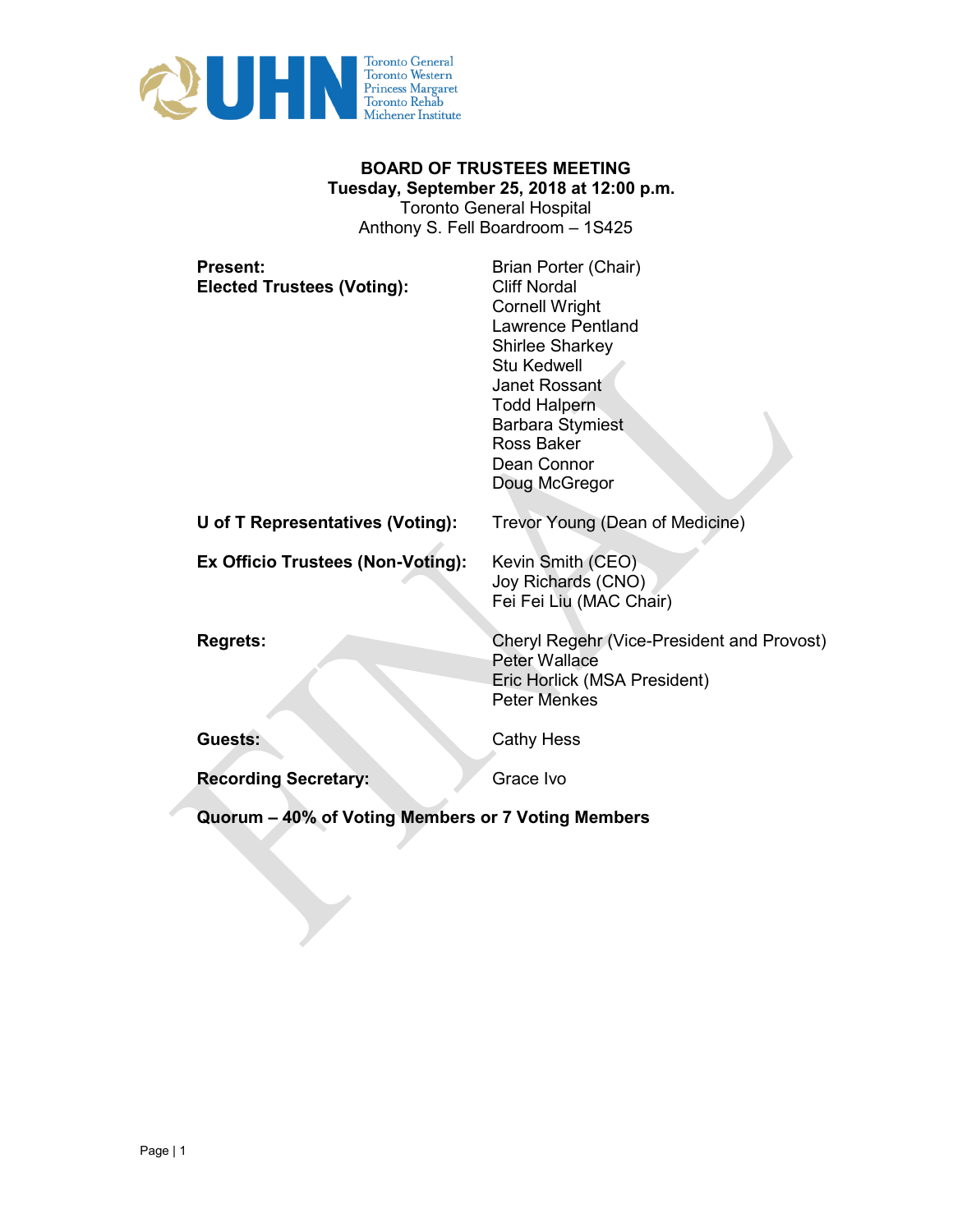

## **1.0 Call to Order**

Mr. Porter called the meeting to order at 12:10 pm.

### **1.1 Introduction of Guests**

The Chair welcomed three new trustees; Stu Kedwell, Shirlee Sharkey and Janet Rossant.

The Chair welcomed Ms. Joelle Lavoie. Ms. Joelle Lavoie will be joining on a project for UHN as part of the Rotman OnBoard Program over the next eight months.

## **1.2 Declaration of Conflict of Interest**

The Chair asked that any member of the Board participating in this meeting declare if they have any perceived or known Conflicts of Interest relating to any of the items listed on the Agenda.

There was no declaration of Conflict of Interest from any Board Trustee participating in the meeting.

### **1.3 Approval of Agenda**

The Board of Trustees meeting agenda was approved as circulated.

## **2.0 Consent Agenda**

### **2.1 Approval of Minutes of the Board – June 12, 2018**

Pre-circulated for members' information were the minutes of the Board meetings held both immediately before and after the AGM on June 12, 2018.

Approval of the minutes of the Board held both immediately before and after the AGM on June 12, 2018

#### *Motion for Approval*

*That the Board of Trustees approve the pre and post Board of Trustees meeting minutes held June 12, 2018.*

## **2.2 Approval of Minutes and Embedded Motions**

Pre-circulated for members' approval were the Finance and Audit Committee recommendations from its September 18, 2018, meeting.

Ms. Barbara Stymiest provided brief updates on the recommendations made at the September 18, 2018, Finance and Audit Committee meeting:

a. Signing Authorities and Delegations Policy Amendments *Motion for Approval That the Board of Trustees approve the amended Signing Authorities and Delegations Policy.* 

### b. Banking and Investment Resolution Amendments *Motion for Approval That the Board of Trustees approve the Bank of Montreal, BMO Harris Bank, Bank of Nova Scotia, BMO Nesbitt Burns, and Scotia Wealth Management banking*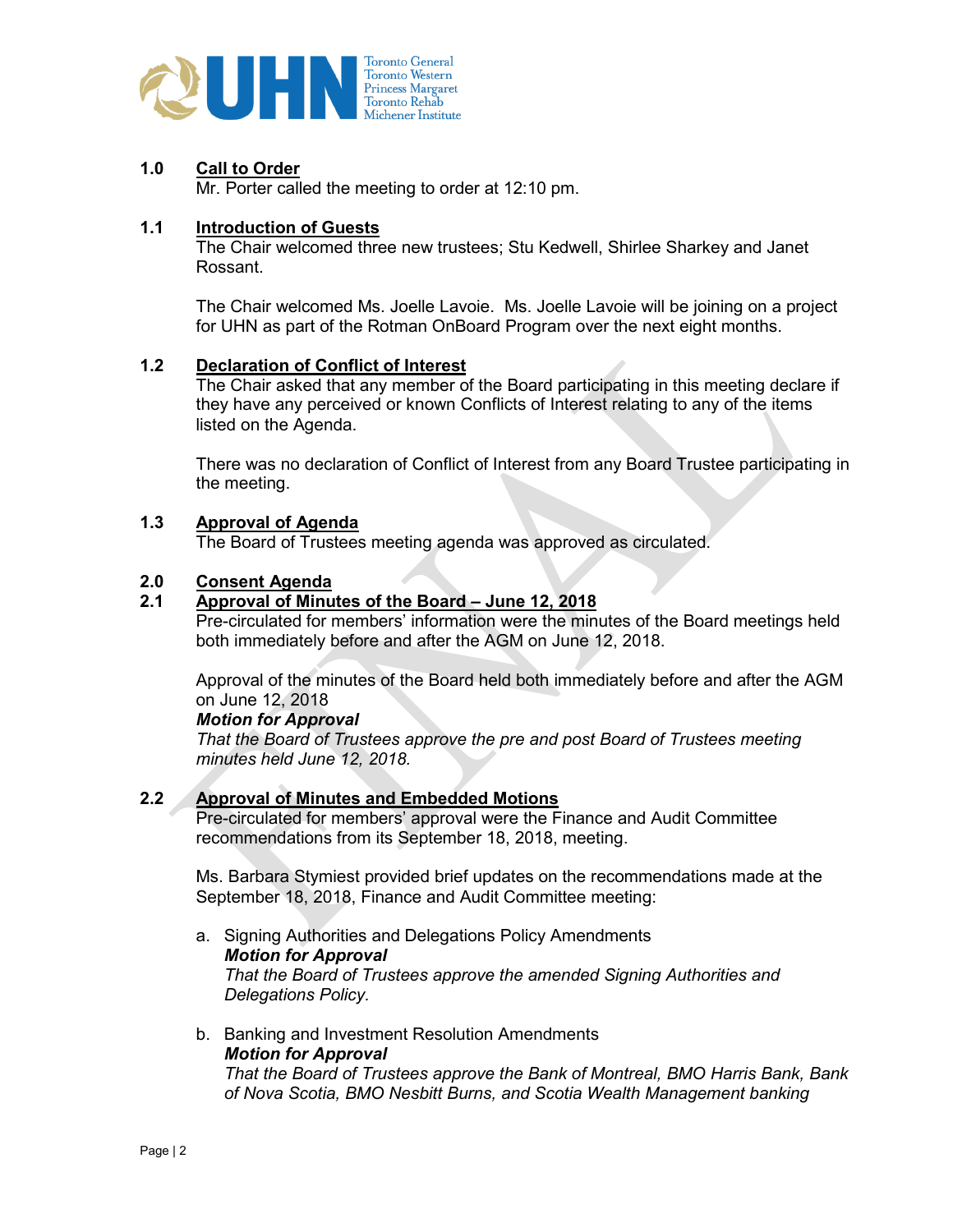

*resolutions, to remove Mr. Larry Baldachin, Executive Vice President & Chief Business Officer, as an authorized signing authority effective September 25, 2018.* 

- c. Terms of Reference Amendments *Motion for Approval That the Board of Trustees approve the amended Terms of Reference of the Finance and Audit Committee.*
- d. Financial Statements for the Three Months Ended June 30, 2018 *Motion for Approval That the Board of Trustees approve the Financial Statements for the Three Months Ended June 30, 2018.*
- e. Lakeside 2 New Long-Term Care Beds *Motion for Approval That the Board of Trustees approve proceeding with the Lakeside 2 Long Term Care Bed project and MOHLTC submission.*
- f. Enwave Deep Lake Cooling Contract at PM *Motion for Approval That the Board of Trustees approve the procurement of Deep Lake Water Cooling from Enwave with a total estimated contract value of \$66 M over 30 years.*
- g. Scalar Decisions Inc. Contract *Motion for Approval That the Board of Trustees approve the procurement of Storage & Compute solution from Scalar Decisions Inc. with a total estimated contract value of \$55.5 M over 7 years (5 years plus option to extend for 2 one-year terms).*
- 2.2.1 Finance & Audit Committee June 11, 2018 Pre-circulated for approval were the minutes of the Finance and Audit Committee meeting held June 11, 2018.
- 2.2.2 Governance and Nominating Committee No minutes to approve.
- 2.2.3 Research Committee No minutes to approve.
- 2.2.4 Human Resources Committee No minutes to approve.
- 2.2.5 Michener Education Committee April 26, 2018 Pre-circulated for approval were the minutes of the Education Committee meetings held April, 2018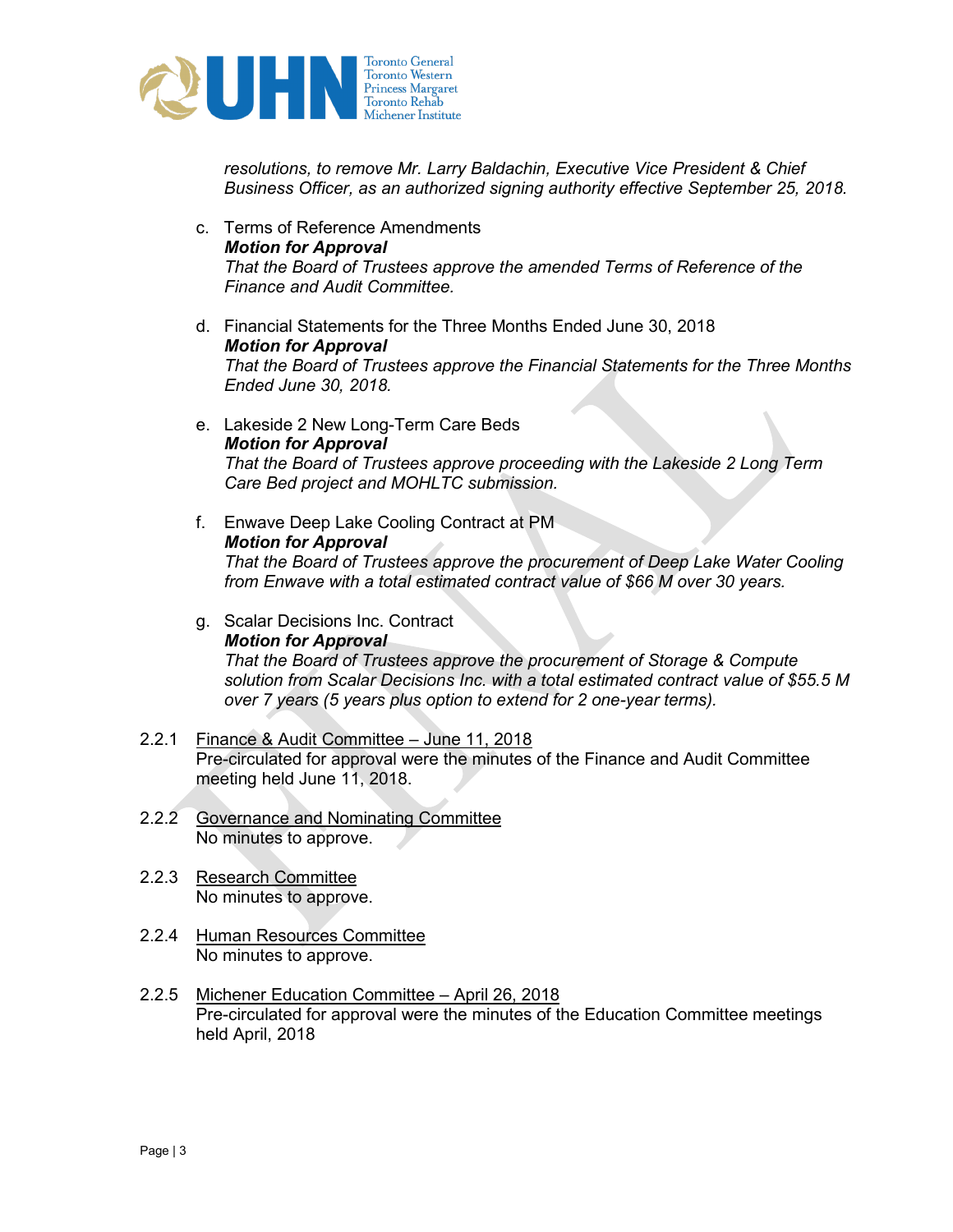

- 2.2.6 Michener Board April 26 and June 1, 2018 Pre-circulated for approval were the minutes of the Michener Board meetings held April 26 and June 1, 2018.
- 2.2.7 Medical Advisory Committee May 3, June 7 and July 5, 2018 and Briefing Note Pre-circulated for approval were the Medical Staff Appointments recommended by the Medical Advisory Committee at its May 3, June 7 and July 5, 2018, meetings.

Medical Staff Appointments – May 3, June 7 and July 5, 2018. *Motion for Approval*

*That the Board of Trustees approve the Medical Staff Appointments recommended by the MAC at its May 3, June 7 and July 5, 2018, meetings.*

## *BOARD MOTION*

*Upon motion made by Mrs. Barbara Stymiest seconded by Mr. Lawrence Pentland, and carried, the Board of Trustees approved all motions under the consent agenda in section 2.*

## **3.0 Chair's Report**

The Chair advised members that Mr. Kelvin Dushnisky has resigned. Mr. Dushnisky accepted a CEO role at AngloGold Ashanti, a mining company headquartered in Johannesburg, South Africa.

## **4.0 Chief Executive Officers' Report**

Pre-circulated for members' information was the Chief Executive Officer's Report.

*Kevin Smith highlighted the following:* 

- On September  $14<sup>th</sup>$ , Management announced a new organizational chart. Recognizing the need to move away from a focus on sites to a focus on the journey of the patient or resident, we are now using two groups to get UHN's clinical priorities operationalized: a Clinical Operations Group and a Site Operations and Practice Council. This new approach supports simpler, more rapid decision-making for clinical operations and an environment primed for education and research. The changes to the organizational structure will be effective on October 1st, 2018.
- Management has established a plan for procuring and implementing a new Clinical Information System aimed at transforming UHN's fragmented IT environment into a high-performing, more integrated patient-centered system. The Clinical Information System Renewal project team initiated planning activities that are focused on three key workstreams; Local Site Visit Engagement, Consolidation of UHN Clinical Systems and CIS Renewal Procurement Activities.
- Kevin Smith will present draft Strategic Priorities, Goals and Initiatives for the Board's consideration later in the agenda. These Strategic Priorities have been formulated through a variety of planning and engagement activities.
- As of July 31, 2018, UHN has a net negative variance to budget of \$1.9 M.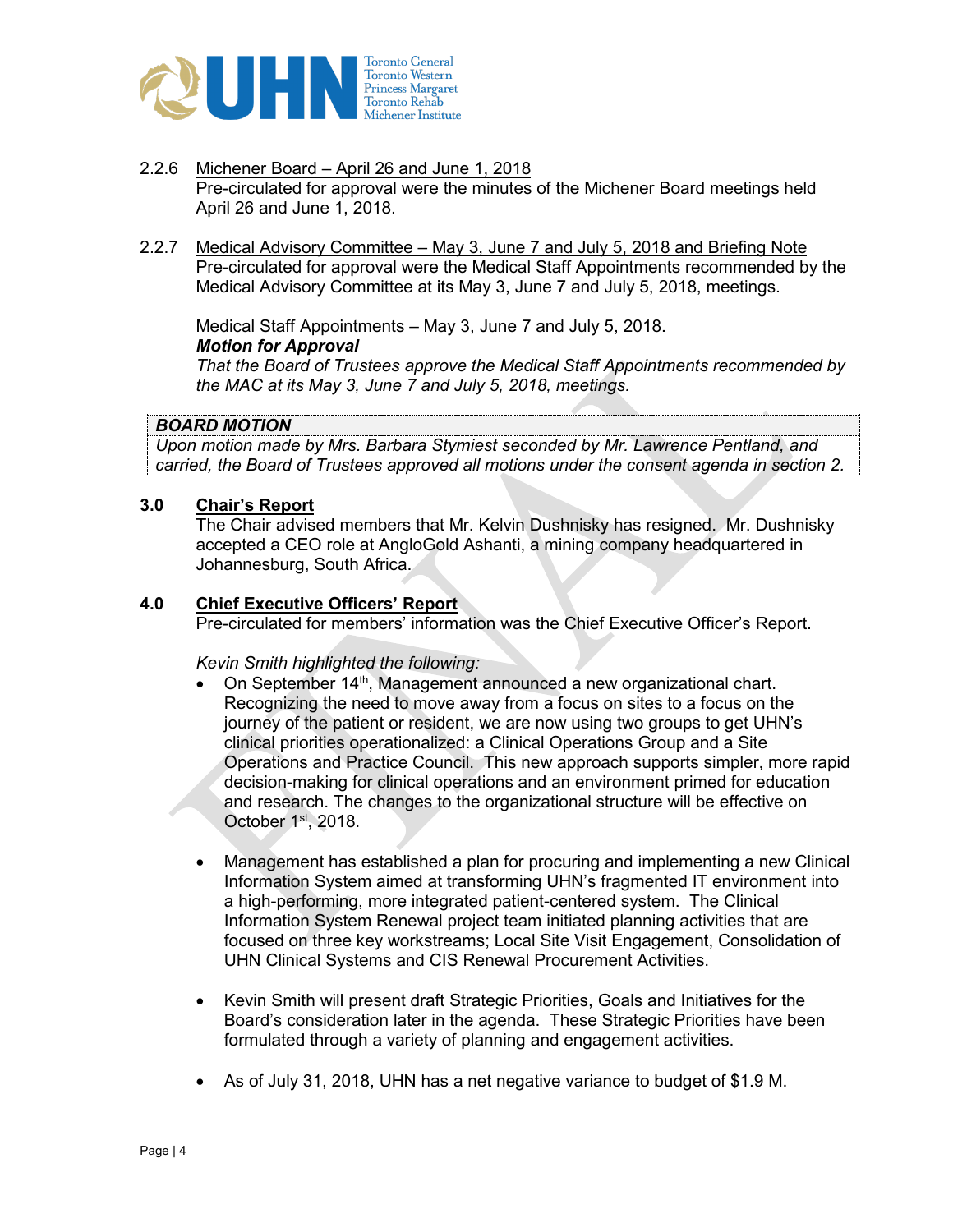

- UHN is continuing to manage the impact of our Saudi colleagues being ordered to leave the country. The number of colleagues who have departed to date is quite modest but remains a high risk. The issue continues to be monitored closely.
- 4.1 Enterprise Risk Management 2018/19 Q1 Report Pre-circulated for members' information was the Enterprise Risk Management 2018/19 Q1 Report.
- 4.2 Organizational Scorecard 2018/19 Q1 Report Pre-circulated for members' information was the Organizational Scorecard – 2018/19 Q1 Report.

## **5.0 Quality & Safety Committee Report**

Pre-circulated for members' information was the Quality & Safety Committee Report.

#### *Ross Baker highlighted the following:*

UHN continues to focus on being a high reliability organization. It is believed that safety is the foundation for achieving high quality care.

### **6.0 Chief Financial Officer Update**

Pre-circulated for members' information was the Chief Financial Officer's Report.

### *Darlene Dasent highlighted the following:*

- For the four months ended July 31, 2018, UHN is operating with a net \$1.9 M deficit. The CEO and Executive Team have prioritized the need to achieve financial targets – especially in an environment that continues to be constrained. (It is currently anticipated that the funding increase from government will not exceed 1%.) Prudent cost containment, allocation of non-targeted MOHLTC funding to address chronic deficits, and new revenues in Research, have actually improved year over year financial performance.
- Options are being explored to fund a Clinical Information System, working within an initial cost range of \$250 M to \$300 M.
- UHN has applied to open 192 new Long Term Care Home (LTCH) beds at the Lakeside location. The new beds are expected to cost \$52 M and will be funded by a combination of MOHLTC subsidies and operating margins from both the new and existing Lakeside LTCH beds.

### **7.0 Education Session**

7.1 Strategic Planning Presentation and Discussion *Kevin Smith highlighted the following:* 

The Strategic Plan is on target for December publication and Management continues to engage with patients, staff and leadership to receive feedback on the formulation of content to-date including Strategic Priorities, Goals and Initiatives. Management will continue to engage with its staff to ensure endorsement, alignment and feasibility of plans prior to seeking final Board approval in November.

The following have been identified as the core Strategic Priorities of the plan:

• Deliver exceptional patient experiences;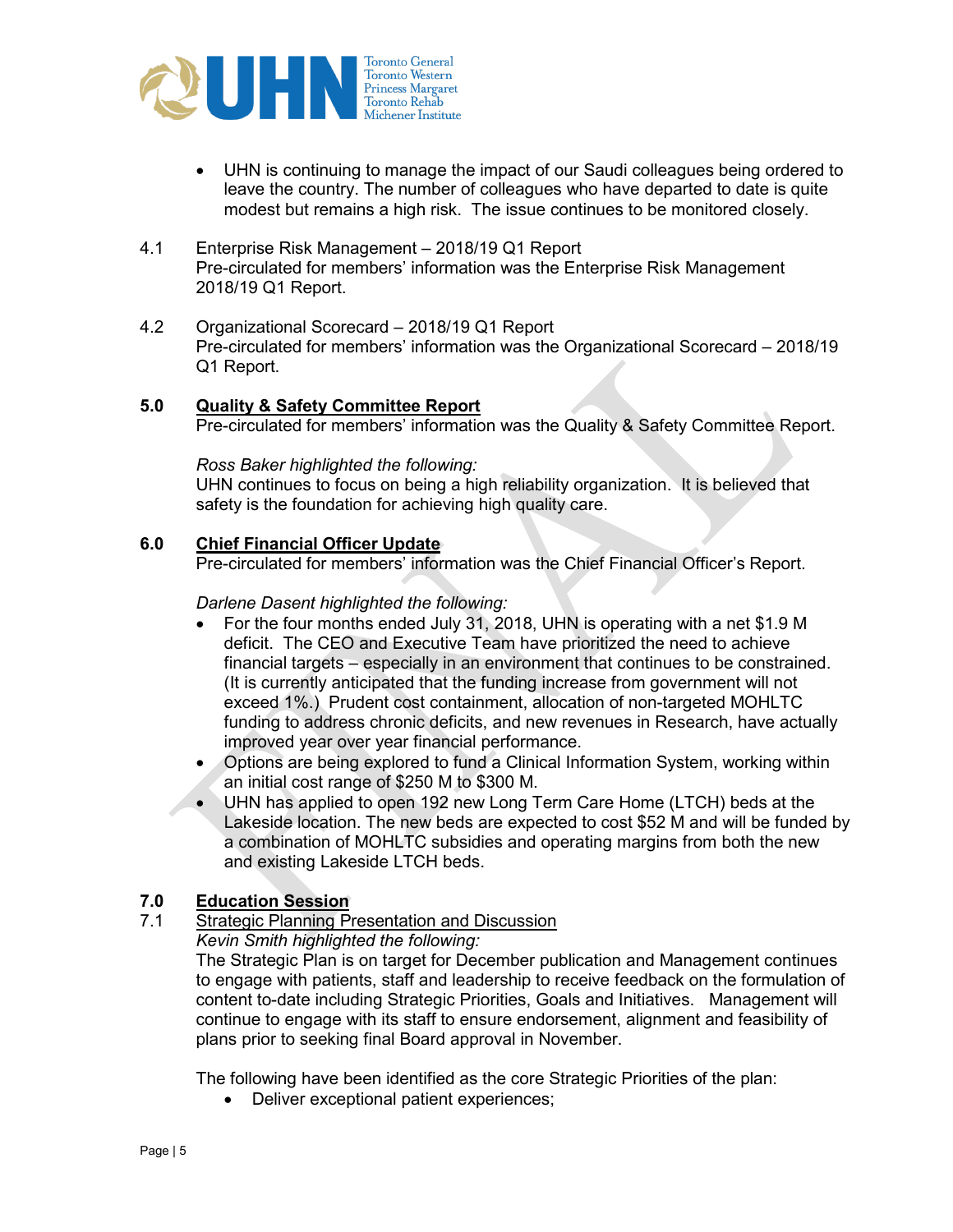

- Accelerate progress through deeper integration within and across care, research and education;
- Empower and invest in TeamUHN;
- Relentlessly pursue discovery, innovation and technology application; and,
- Lead and partner to drive health system transformation.

Kevin Smith opened the floor for discussion on Strategic Priorities, Goals and Initiatives. Below are highlights of the Board discussion:

- It was recommended that more ambitious and aspirational language be used;
- It was recommended that UHN continue to advocate for health system reform beyond UHN's catchment area, by leveraging UHN's assets (including technology and research);
- It was recommended that Management develop metrics to measure the success of UHN's strategic plan; and
- It was recommended that the Strategic Plan be cascaded appropriately throughout the organization.

## 7.2 Princess Margaret Cancer Program Update

Dr. Mary Gospodarowicz provided an update on the Princess Margaret Cancer Centre Program.

*Dr. Mary Gospodarowicz highlighted the following:* 

- Princess Margaret Cancer Centre has begun to embark on a strategic planning process to renew its strategic plan and inform focused investments in the cancer program.
- Princess Margaret Cancer Centre must invest in state-of-the-art programs designed to accelerate progress.

## 7.3 Emerging Issues – Government of Ontario Update

Kevin Smith provided an update on the emerging issues from the Government of Ontario. The Ontario Premier has appointed a Health Council (comprised of respected experts) to advise on reducing hallway medicine. The precise amount of funding coming to UHN as a result of this initiative is currently unclear, but clarity will be sought from the LHIN.

## **8.0 Other Business**

No other business discussed.

### **9.0 Termination**

There being no further business, the meeting was adjourned at 4:30 p.m.